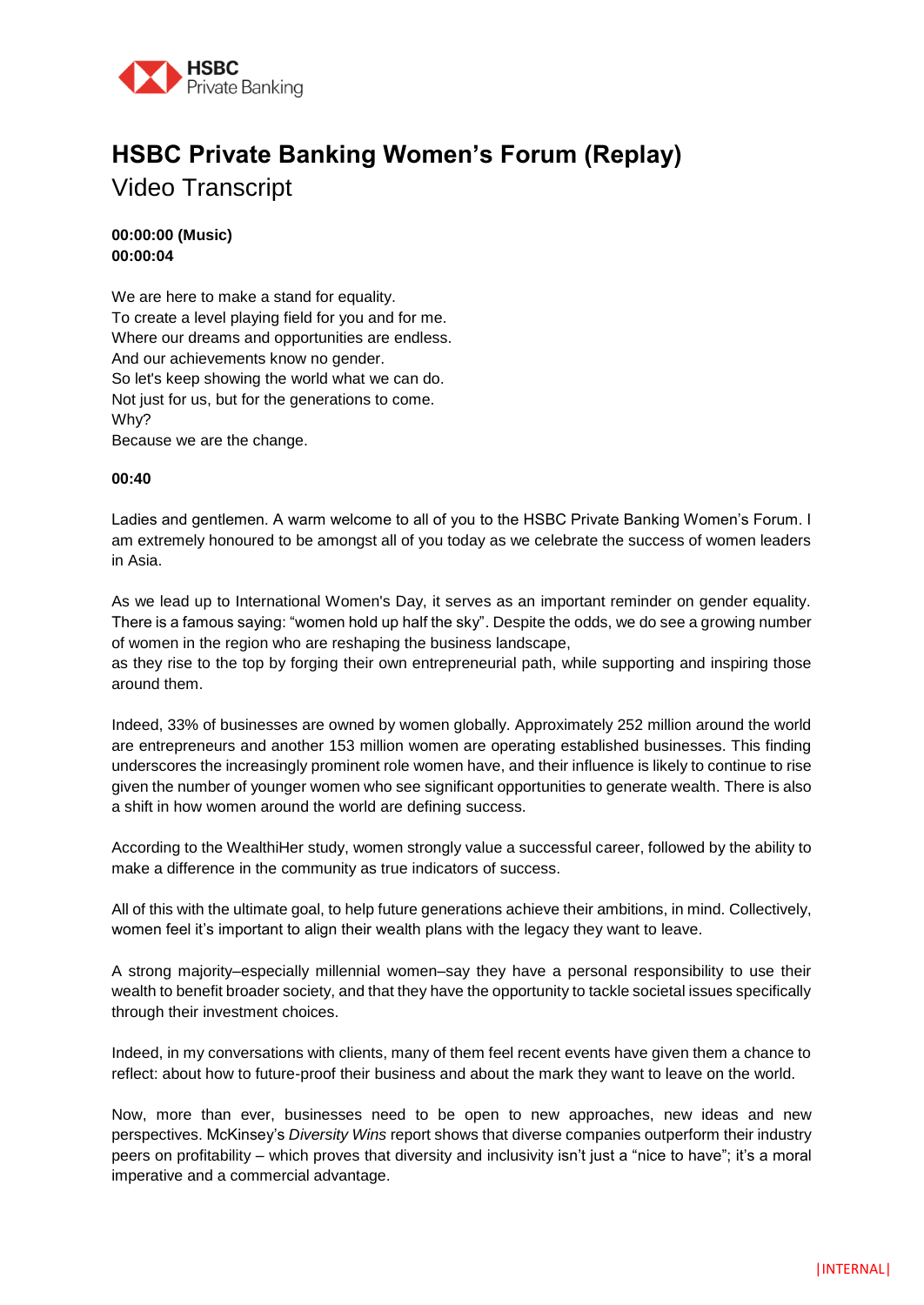

The challenge for business leaders thus lies in shifting organisational cultures and taking meaningful action. If there is anything to take away from today, it's that we can no longer take an "add diversity and stir" approach, while business continues as usual.

# **So how can we go beyond box-ticking to make real change?**

I would just like to emphasise three points:

#### **1. Be an inclusive leader**

It's front-line leaders like us who make or break progress on D&I. We must constantly bang the drum for D&I, and most importantly, empower others to challenge and change the system.

At HSBC, we are fortunate to have employee networks focused on gender, age, ethnicity, LGBT+, faith, working parents and carers, – and each one has an executive sponsor and senior-level support.

# **2. Foster a sense of belonging**

"Diversity" and "inclusion" are so often lumped togetherthat they're assumed to be the same thing. They're not. Diversity equals representation, but equally important is an inclusive culture – where people feel valued and provided with opportunities to thrive.

# **3. Speak up**

Be bold. Silence is not golden. As business leaders, we need to establish a safe and conducive environment for people to raise concerns – and feel certain that they'll be taken seriously. We can also encourage empathy by giving others, especially minorities, the chance to share their personal stories and experiences. This is so true especially in the Asian context. Now this is extremely crucial when it comes to supporting women in business.

Studies have shown that psychology plays a role in the success of women – where women rate themselves as less confident than men, until their mid-40s, which is likely to already be at a later stage in their careers. There is much more we can do to close the gap.

That is why at HSBC, mental health is an aspect which we continue to spotlight on.

We realise it is an area where we can help women in building their confidence and self-esteem to help them succeed. By providing a platform for women and entrepreneurs from all walks of life to connect, we aim to provide both social and emotional support as we embark on this collective pursuit of success.

On this note, I invite all of you today to be candid in sharing your personal stories, and what inspires you every day to #ChooseToChallenge. Each and everyone of us has a role to play in driving this change, and creating a sustainable future for generations to come.

What's yours?

On behalf of HSBC Private Banking, thank you for allowing us to be on this journey with you.

Let's continue to support one another in sisterhood – to Be the voice. Be the advocate. Be the change.

Thank you very much!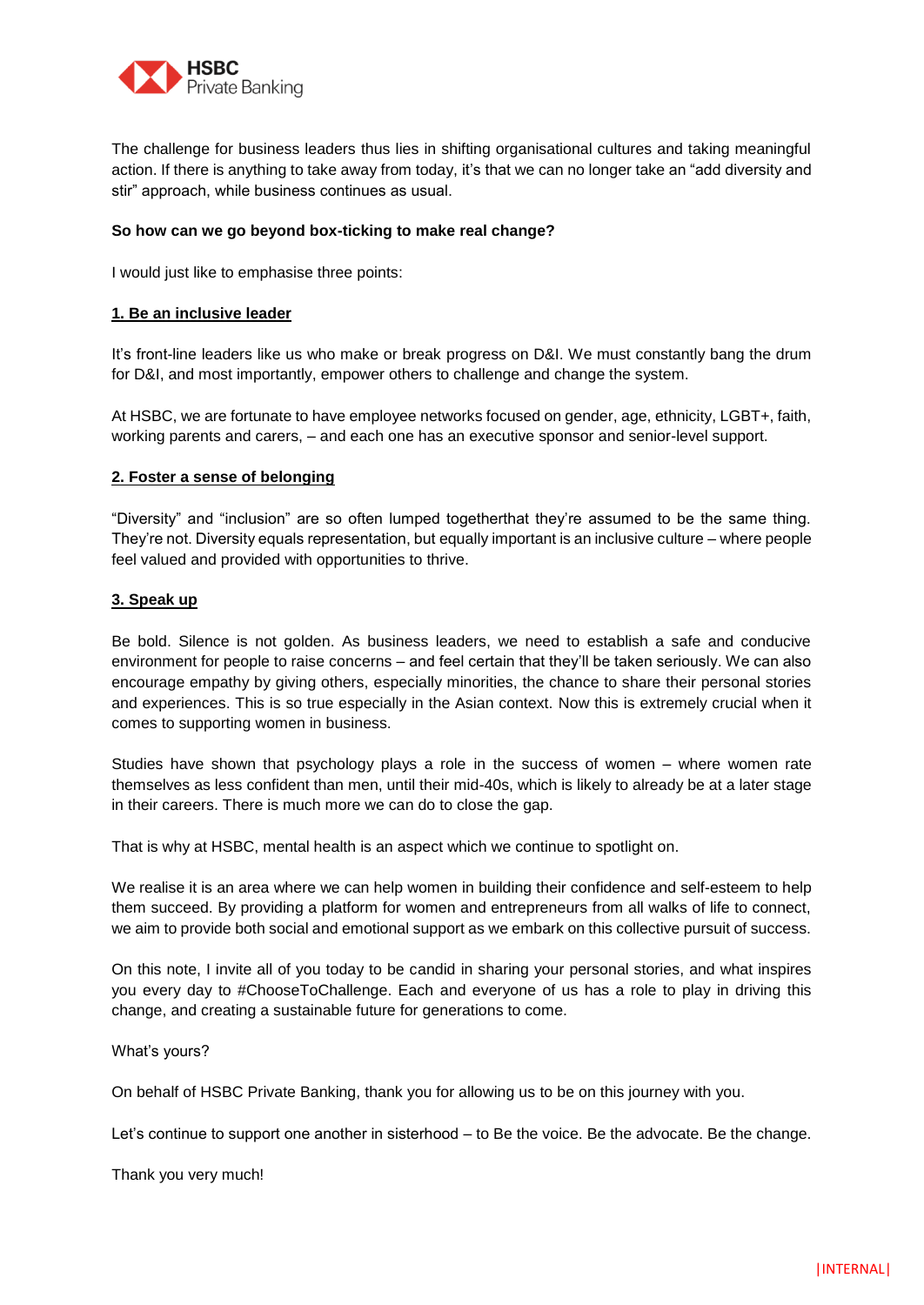

# **07:22**

Thank you very much Siew Meng for those inspiring words and I would also like to welcome all our clients, guests and colleagues to today's virtual Women's Forum.

My name is Cynthia Lee and I am Regional Head of Wealth Planning and Advisory for Asia Pacific at HSBC Private Banking. I am very honoured to be the moderator for today's session and very excited indeed to be able to open our minds to the discussions of an exceptional panel of speakers today.

Now in terms of logistics we are going to have two parts on two subsections for today's webinar. The first is, we will have a dialogue with extraordinary change-makers, business leaders and entrepreneurs. I will be joined by Ms Winnie Chiu, JP, the President and also the Executive Director of Dorsett Hospitality International, Far East Consortium International, Agora Hospitality Group and also Ms Peggy Chan, the Founder and Managing Director of Grassroots Initiatives Consultancy who will share with us how they inspire in their role in the businesses and #ChooseToChallenge and create a more sustainable future with us.

Later this morning, we will be joined live from New York City, we will be able to hear from Dr Natalie Rasgon, a renowned expert in neuroscience in women's health. She is actually a Professor at Stanford University and a Director at Stanford Center for Neuroscience in Women's Health. Dr Rasgon will discuss with us how to build optimal psychological and physical wellness.

Finally, we will have a few minutes after each of our two sessions to address any questions from the audience so please don't hesitate to submit your questions. With the "Q&A" button on your screen in both languages English or Chinese and we will be able to address those as well.

Without further ado, let's kick off with our first session and warm welcome to Winnie.

#### **09:28**

Thank you Cynthia. Thank you very much for joining us this morning. It's my pleasure.

It has been a very interesting and I suppose rewarding journey to join the family business back in 2005.

No, about 2010.

Oh sorry, you are at that time.

Yes, I had my own business prior to that.

Of course. So it was only a short period of less than 10 years that you have done fantastic things with your businesses. Now obviously for those of us in Hong Kong, the hotel group Dorsett is very well known to all of us and you have all the credit to you in terms of starting the very first quarantine for overseas returnees to Hong Kong. And I recognise you have separate ventilation, separate rooms designed for that.

Well, very thoughtful. Gym and equipment and all they made available for people in quarantine. So there is a lot going on in the world when we are almost into the second year of a global pandemic. And for all of us fighting COVID. Winnie would you share a little bit in terms of how you build a sustainability agenda into your business or talk about all the great things that you have been doing?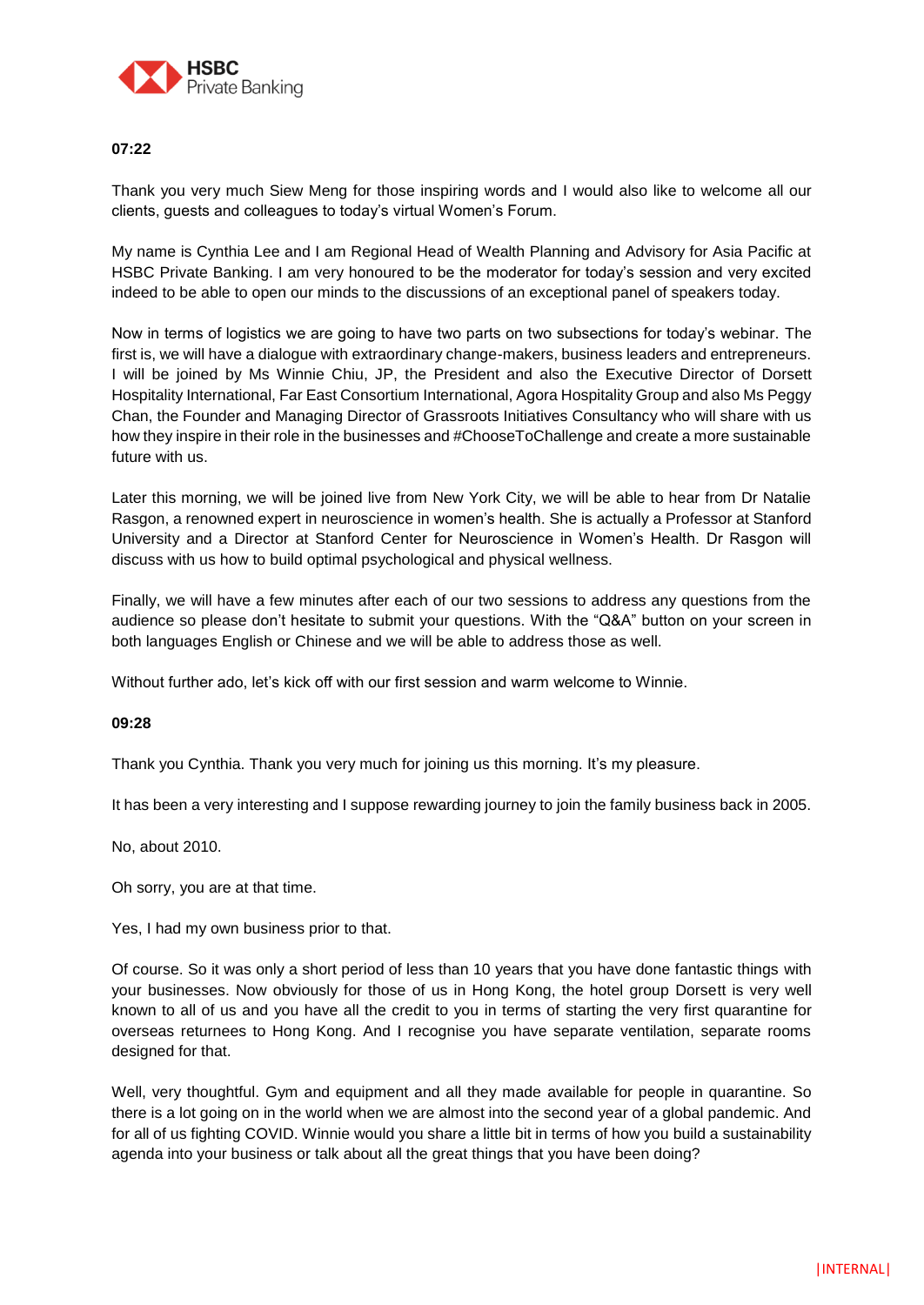

# **10:47**

I think in terms of sustainability, it's really a culture as Siew Meng has mentioned earlier. I think you really have to start from within. We all have to speak up. If we just look at global numbers, if we just look at the sheer population in the 1950s, we are at about 2.5 billion. This year we are about seven plus billion.

Again, with this population jump, it's inevitable that we will create more waste and will do more harm to the environment in terms of food consumption in our day-to-day living. I think it's very important that we have this awareness and really speak up.

And in terms of my calling, of course, my family has been in business for three generations starting from my grandfather and my father who were very passionate in giving back to the society. From there, the sustainability part has been instilled in us.

Now being a mother of two, it really creates this future and how are we going to make a difference.

Again as Siew Meng said because we're a global leader, I am fortunate enough to lead a company with over 15,000 employees and if we start from within ourselves, I hope that this will then influence our colleagues day-to-day as well as our guests. This is what started this whole sustainability journey. It's not just environmental, I feel equally strong that it is social.

As you mentioned about COVID, it's really more the social element that we are looking into.

# **12:44**

Sure. We also have Peggy who is on the line today. So perhaps Peggy... Hi! Good morning.

Yeah.

Hello Peggy! So from your perspective, obviouslyyou are hugely successful in launching Grassroots Pantry. As I understand it's pure plant-based ingredients that provide special dietary needs for individuals who need that. Would you be able to share with us some examples, again along the lines of our discussions on sustainability, how you incorporate your vision into your operations and perhaps alongside any challenges when you started that?

#### **13:29**

Sure. Grassroots Pantry was started in 2011. And the whole idea of Grassroots was utilising it, as an educational vehicle as well as a restaurant platform. We know that one of the best ways to convince people is through their taste buds and through feeding people with really delicious food.

The whole restaurant aspect of it is so that we can use delicious food to influence people's habits, whether they choose more plant-based foods or not and now within the last three years you can see the incredible investments going into plant-based alternative meats and so on so forth.

Now how sustainability integrates into our business is basically how we started. I myself am an environmentalist at heart, an activist at heart. I started eating vegetarian like 20-ish years ago. So that was my personal choice. Now hospitality is in my blood. I started working in hospitality almost 20 years ago. How did I integrate the two and recognise that the way that we're growing food is unsustainable? It often separates and basically marginalises the people who are poor.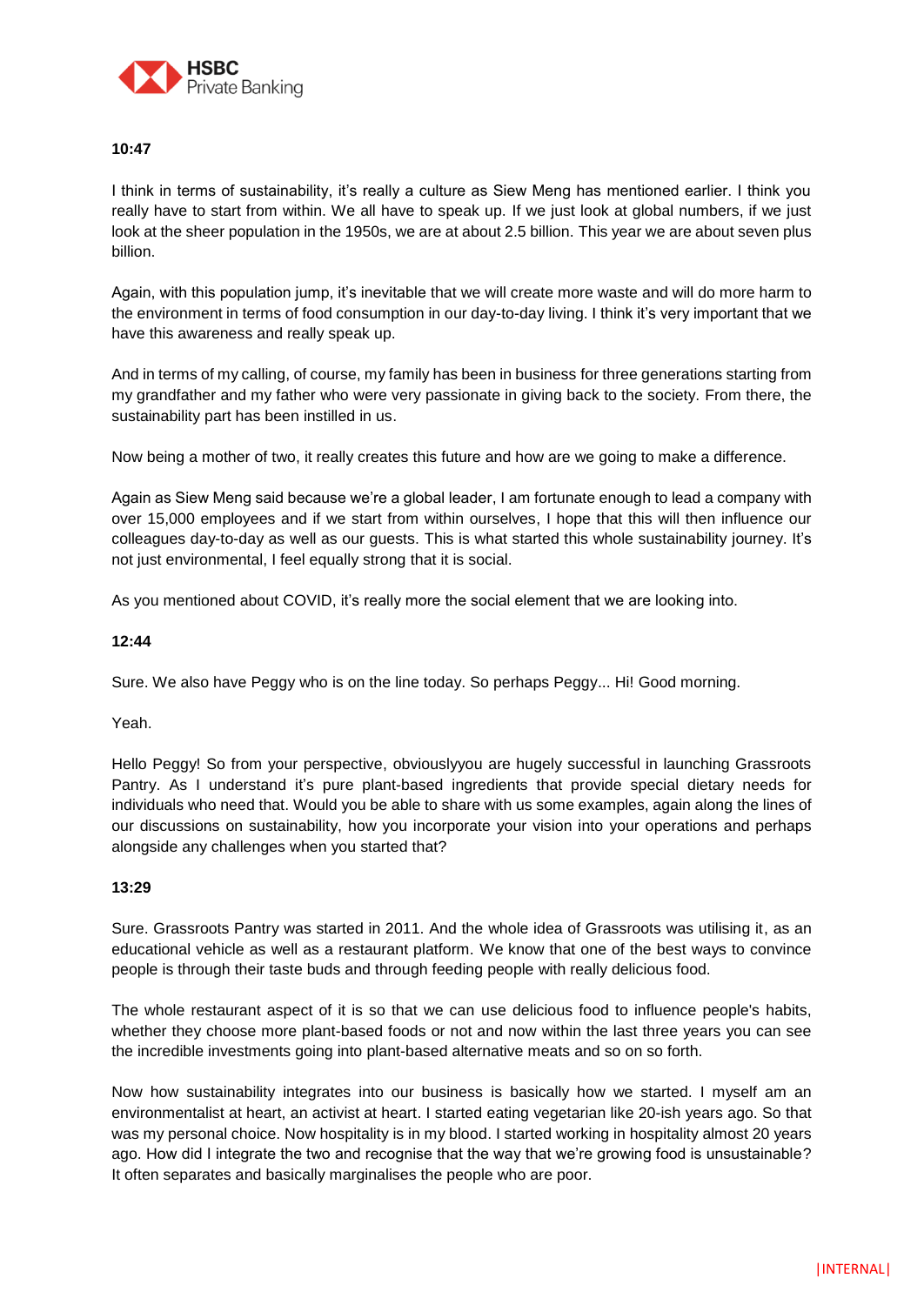

# **14:57 – 16:00**

So poor people basically don't have access to healthy nutritious food so we're trying to bring in this nutrition side as well as the sustainability angle into the restaurant platform. This is not often done, and when we opened Grassroots in 2011, there were no other restaurant style plant-based eateries.

I guess that's where in a way it was a challenge to break the status quo. And come in as a woman, female chef to start Grassroots, but also there were many other challenges that we had to face.

One of them being plant-based, how do you get a population that relies on meat? As one of the top three meat consumers in the world – How do we get this population to shift?

And I think that over the years the best way to do it is to form a community of like-minded people and mobilise people around this agenda, and build momentum around it. Now we're seeing that this is going to be a new world that we're facing.

# **16:00**

Right. So maybe turning into Winnie.

Just now we touched upon the pandemic right? And I'm sure you know a lot has happened to any business in the last 12 months but also looking forward into 2021. Do you want to share some examples of how you lead a business through an unprecedented change like this? And any insights?

# **16:25**

I think two things happened last year. For sure pandemic is one and that really accelerated our group into sustainability. Another thing that I would not like to ignore is the fact that there's so much money being printed.

If you think about it, wealth disparity will be a foregoing and more social problem. And if we don't take it upon ourselves now to make change and to do something I really strongly feel very strongly companies should not just be measured by profitability. We need to be measured by ESG and other measurements because we have to contribute back to society. Later on I will talk about the myth that people always think sustainability harms profit. But I'll go into that later.

I want to share about our COVID experience. I think first of all we are extremely proud that our group, during the start of the pandemic in January, our group was the first in Wuhan to support the medical workers. We gave our hotel to support medical workers going in. And subsequently our hotels in Malaysia, Singapore, UK supported over 6000 medical staff during this period with the NHS as well as actually not just medical also police and all that.

And I think also what I want to highlight is quarantine guests because in the beginning it was not easy and of course it was so unknown a lot of people didn't know much about COVID and people were scared. But our group was the first to open our doors to quarantine guests.

Because I live in Hong Kong I'm from Hong Kong. And Hong Kong's living environment and space is scarce, we didn't want to have the spread in the community.

So I spoke with my team…we're very lucky. I always say it's important to have it in your culture. A lot of people asked me 'how did you manage to convince your staff, your colleagues to do this from day one?' It needed no convincing. Our team was all in and we all take pride in giving back to society.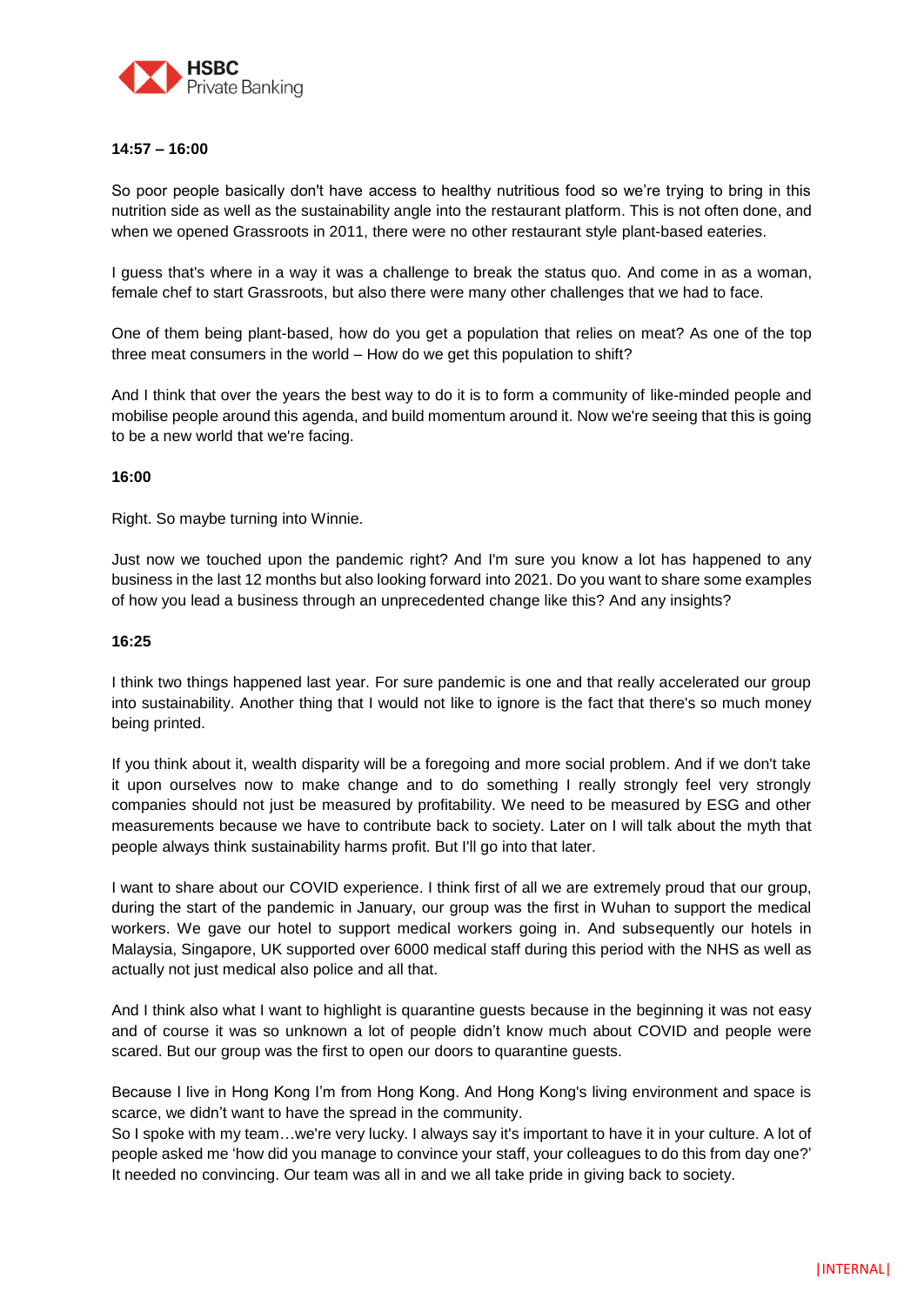

Of course from the onset we had… I see that you also use Ecolab. We use Ecolab for our cleaning facility. The unknown is always scary. We had doctors come in to share [about] COVID and all that so of course...So I think in terms of that we're very lucky, but sustainability comes from within, it starts with yourself and the company.

And talking about the quarantine experience, what we have implemented, I feel it's important to highlight the environment. If you just think about, because we also work very closely with the government. When you think about it, there is so much plastic being produced in the 21 days of quarantine. We cannot completely mitigate that because of the health safety with the government. When you check in, for example, instead of single-use plastic, we give you a set of cutlery, so at least there's 21 days times three… there's already 63 sets of cutlery mitigated. And of course again what we also encourage…because of the plastic waste, to separate out single-use plastics and all that.

And I think what I also want to highlight is the social element. As I mentioned earlier about the living environment, what we have also done is that we have partnered with Harmony House, which is a local Hong Kong charity. We have actually housed many domestic violence cases in Hong Kong because again this has a lot to do with women. Domestic violence has gone up actually three fold in the last year because of pandemic and all that. We are proud that we are to part of it and we house a lot.

We continue to house domestic violence guests in our hotels.

# **20:51**

Winnie, you touch upon I think something that is very close to every woman's heart.

And obviously you know where Siew Meng alluded to how women is here to hold up half of the sky and help to drive change.

So perhaps from both Winnie and also Peggy, from both of your perspectives, have you experienced so far in your professional career in running a business any gender bias in terms of having a woman lead a business, or slightly different treatment that you might have hoped would have been different?

Perhaps we can switch a little bit and talk about stuff like gender equality in a business world and some personal experience that both yourself or Peggy are comfortable to share.

Shall we start with Peggy?

# **21:49**

I guess in the hospitality industry, I'm sure you know very well, It's very known for being a masculine industry and there is a ton of gender bias that occurs every single day. Even down to the size, whether you can actually uphold certain physical assets or physical skills in the kitchen or whether you can work 16 hour days on your feet. These are just basic gender biases.

But at the same time we're seeing that things are changing. I think it has to be sparked by the social media movement.

Back then when I first started cooking, it was known everywhere, whether a head chef takes advantage of a junior cook who comes in one day and then the next day someone finds out and the girl is fired from it. So things like that occurred all the time. But now with social media, we can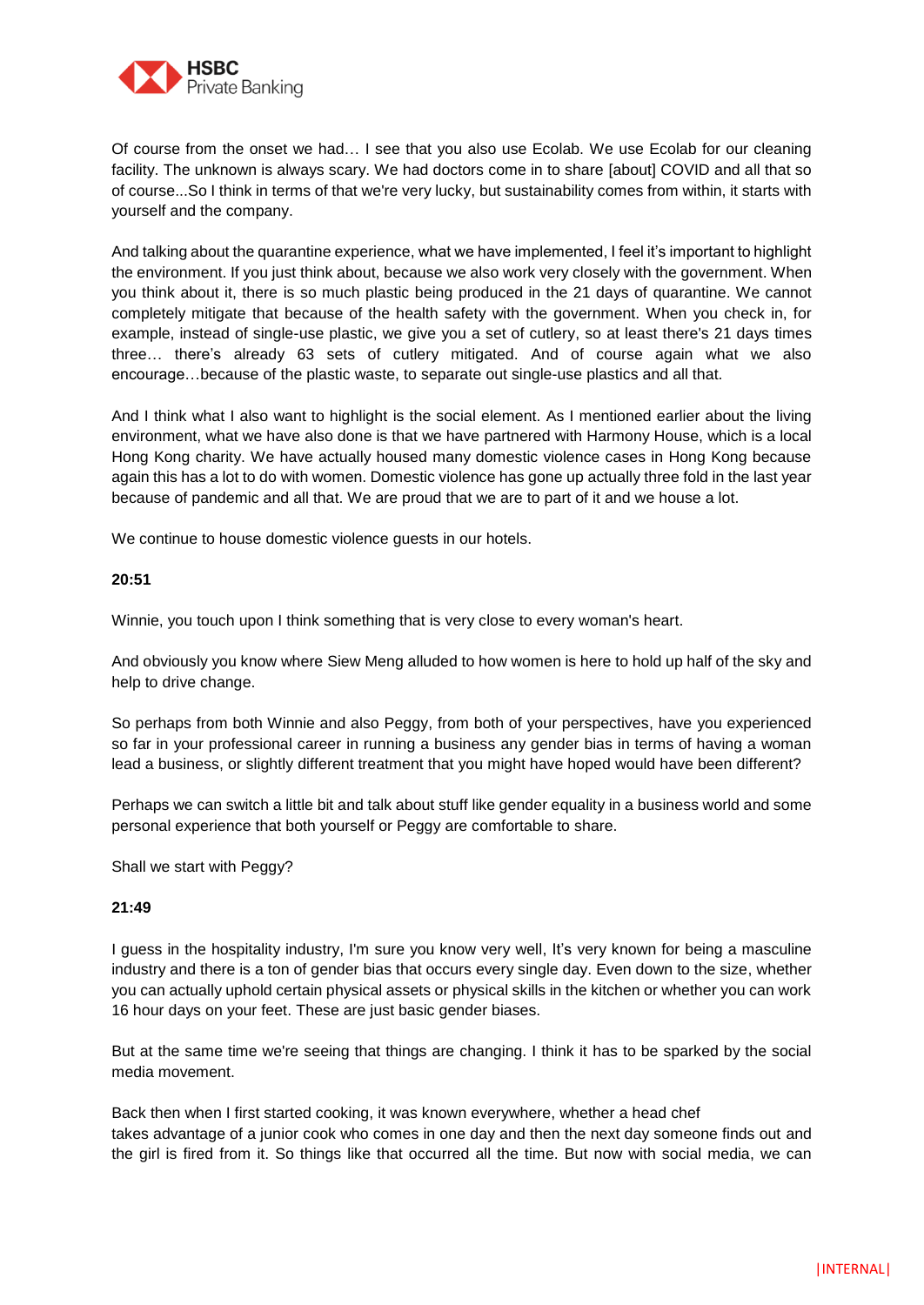

actually broadcast these facts or these issues more often and attract a lot more attention around it. So the MeToo movement was surrounding all this too.

Yes, it had to do with the film industry to start, but many chefs that are what we call celebrity chefs have been actually criticised for their role for years for harming equity and gender issues in our industry.

# **23:34**

I would also like to say one specific experience that we had a few years ago where my team and I, we went up to Shanghai for a pop-up. And we're in a lift and there is a poster of myself on the lift and it says "Pop-up with Chef Peggy Chan" and on my team everyone else are men.

And so a guest comes into the lift and he asks "Oh are you guys popping up here?" And we said yes and he points to the man, one of my staff who's a Caucasian male, and asked "Oh are you the chef?"

It's just those basic like perceptions that people immediately have when they think of "chef" being something that a woman cannot lead or that it's a male dominated industry.

I guess in the last couple years, it has been truly changing and with the help of SDGs and certain global goals that we're trying to achieve. Getting that platform to raise awareness of equality and gender equality and climate change I think that is extremely crucial to move forward.

#### **24:40**

Wow! What an inspiring story Peggy!

Winnie how do you feel about gender bias in your sector?

#### **24:45**

I think Cynthia you and myself will have the same experience being woman leaders ourselves.

I think it's so important to give support to fellow colleagues.

Again if you look at studies, companies who have a woman leader, they have more female senior members and the board as well as in the company as leaders. In our company over 70% senior management are women. And again it's really like day-to-day support.

In fact, there are times my colleagues say "Oh you know their kids have exams". I'm the first one to chase them out of the office, I mean "go home". And if they have kids that have a temperature, it's normal. Please go home! With technology it's really really easy to work from home. And again, I think just be open about it and not be scared.

I think just now Siew Meng talked about women being confident, we have to support each other and it's a way of life. I've had so many Zoom calls and you can hear my kids screaming at the background. It's just normal. You just laugh about it and carry on the meeting.

I think it's important to accept it. And again of course I'm in a very blessed position. I feel less of the gender equality but also because I have a very strong support system and I've always been very loud about it. And I embrace it. The most important thing is to embrace it.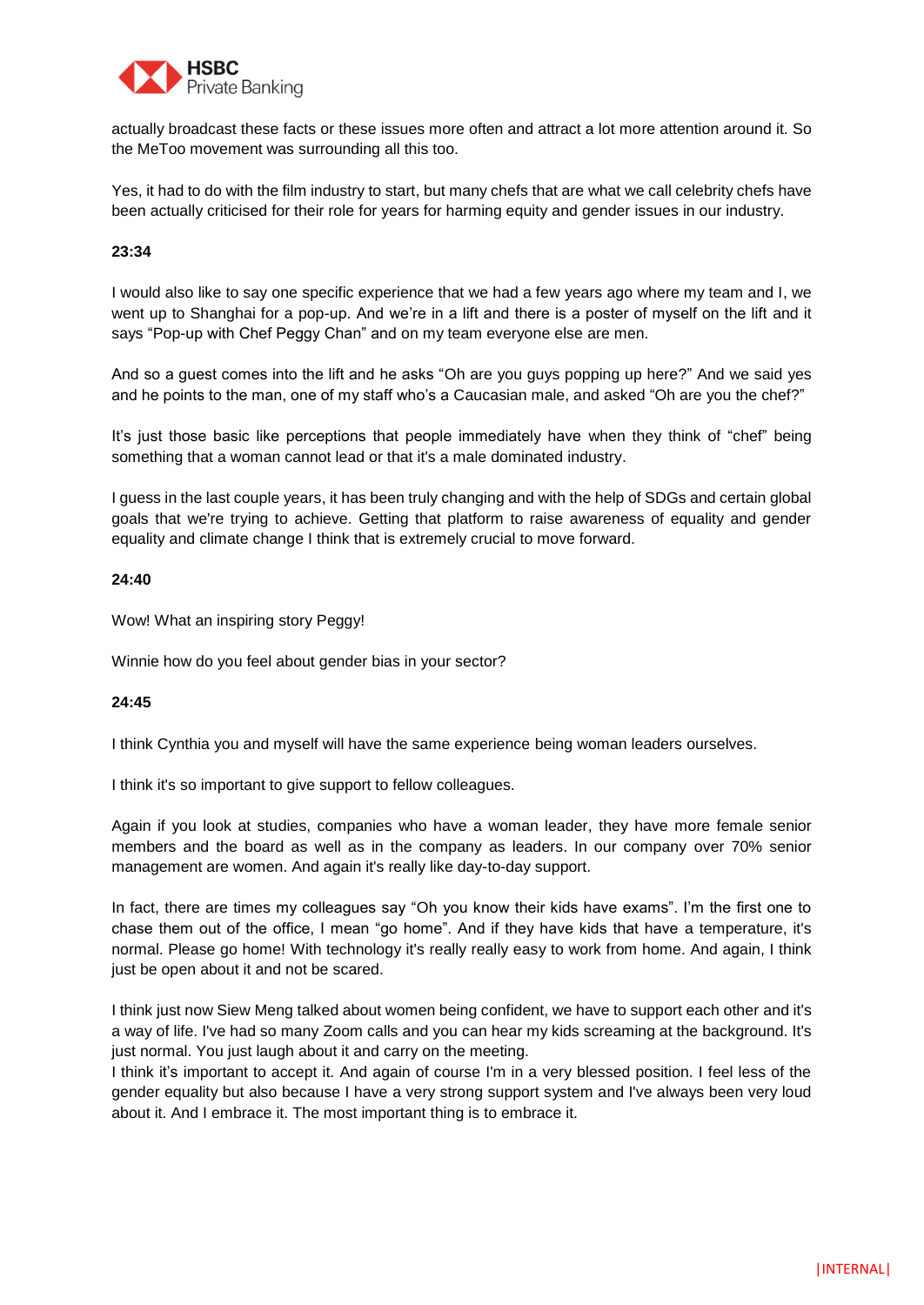

# **26:17**

This is clearly an agenda that I think all of us spend a lot of time on. I still remember the book, Lean In. One of obviously the strongest advocates in America in terms of equality and inclusion. One piece of advice I remember from that book is that women tend to think that we need to act and carry ourselves as equal peers whether it is in a boardroom setting or whether it is in a business setting or even in a kitchen setting for that matter with our male peers.

The advice the author gives is that in fact we should  $-$  to your point and to Peggy's point as well  $-$  we should feel confident and we should feel proud of the fact that we are actually females, we are actually women and we might approach things slightly differently. We may carry ourselves slightly differently in the same business context, but we shouldn't feel pressure that we need to act exactly the same as our male peers.

But what I would also like to explore for the remainder of the time is a little bit on stuff like the philanthropic journey of Winnie in terms of…I think you hold yourself as a planned philanthropic capitalist, right?

And of course of all the great things that you've been doing, in particular in the art community and I think a lot goes to how to make NGOs…how to make the whole setting efficient incorporating clearly your business experiences?

So could you share with us a little bit in that and how to arrive at that financial independence?

#### **28:02**

Sure. I think it's both ways. I'm blessed with my certain experience, so over the years I've sat on a lot of art and culture boards appointed by government in universities settings. And I really try to instil…

#### **28:21**

Because it's a philanthropy cause doesn't mean that it cannot be kind of income generating. You can kind of live together.

Another thing I would also like to highlight is that a lot of people think that being sustainable as a business harms profitability. I mean I'm sure I'm speaking with lot of second/third generations.

As I said sustainability starts from building. Maybe your parents will think "wow so expensive" You're implementing solar panel and things like that, but it's not.

If you look at Hong Kong for example. For every kilowatt that you generate with a solar panel, the government gives you five kilowatts back. So for my industry like in hotel, it's very beneficial. And again because the company and yourself are so accepting of the social and sustainability aspects. It opens up a lot of investment opportunities too.

I shared earlier that being plant based, we adopted that five years ago. And in fact we've subsequently made investments. Of course HSBC also brings a lot of opportunities like that to us so we invest into plant-based companies, especially Hong Kong companies. And the investment has gone up five fold.

Again because of quarantine, we were the first to adopt COVID testing into hotels, we also subsequently invested in that company and that company within the course of 12 months, its latest valuation has gone up four times since we invested.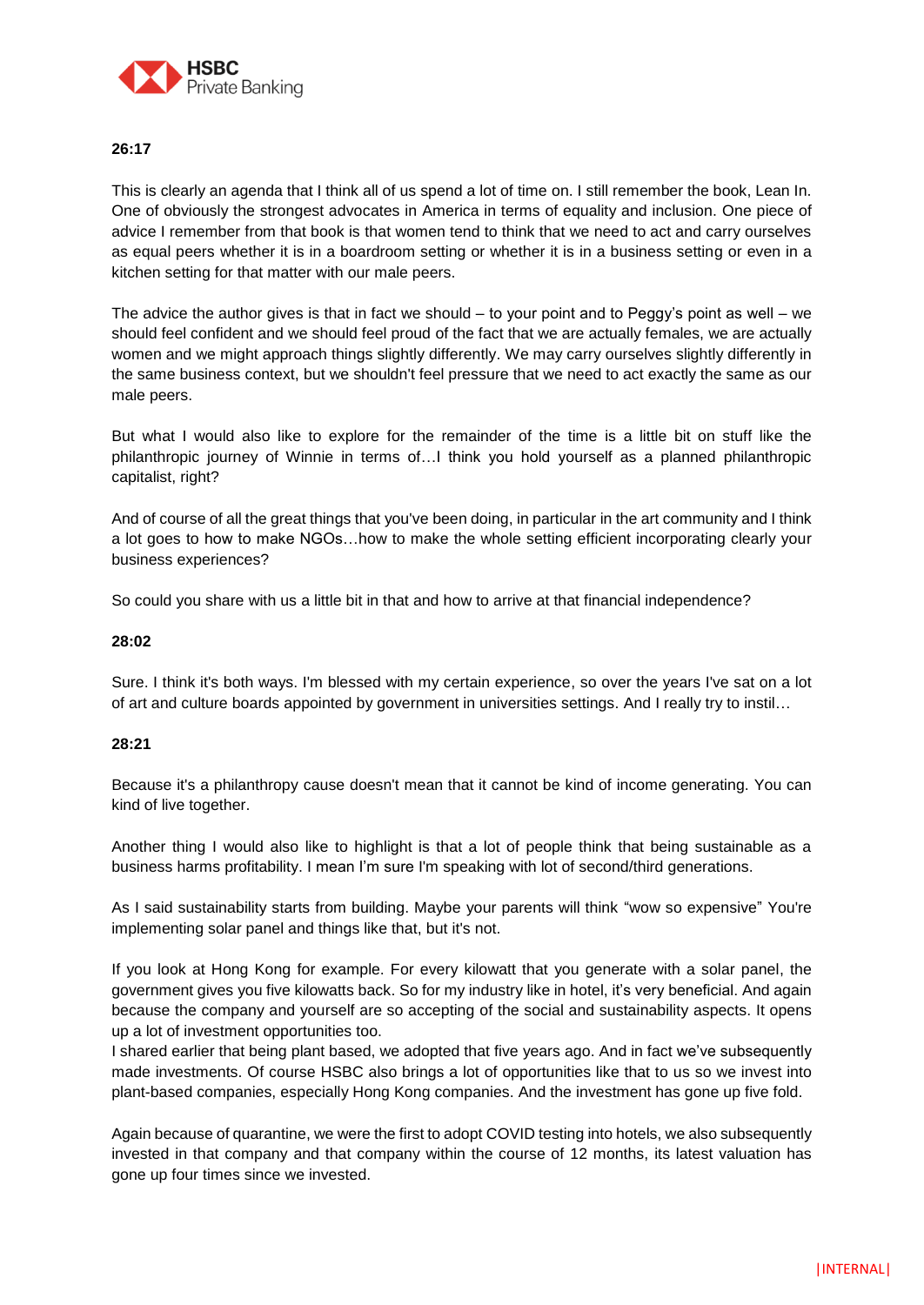

What I'm trying to say is that it works both ways for charity. It has to have the sustainable angle because schools also have to be profit making and how we leverage the system.

For businesses it's so important to build in that element and it's definitely not going to harm profitability, if you open your eyes.

And all my colleagues and my friends know that I'm the first to be passionate and jump on new opportunities new things, like yourself about being plant-based and all that.

I'm the first and I would definitely love to talk to you about how we can incorporate some plant-based quarantine food into our Dorsett Hotel.

Thank you.

# **30:45**

Peggy anything you want to add? Please.

That will be really fun actually because we see with the quarantine situation you mentioned earlier, there's so much waste that actually goes into making sure that everyone's safe and everyone's eating. But then the food…Every time I see people's quarantine diaries, I'm like "I am so sorry for you," especially our vegan friends.

I think that's definitely what you mentioned. It's equipping ourselves for the future. Hence why, when we closed the restaurant in December 2019, we pivoted really quickly. We had already seen about a year before that the industry was in a huge change, whether it was to deal with like manpower, labour costs were skyrocketing, and rent was also skyrocketing.

There were a lot of things that really inhibited us from continuing with the restaurant model.

So people also saw that we have been doing a number of different things rather than just focusing on running a restaurant.

So when we put together our sustainability report in 2018, it was recognised by the United Nations SDGs as a best practice case study for a restaurant in Asia.

With that, we found out that if we can go through that process of doing every single meeting, every single best practice within our operation, and we can measure it by carbon emission equations and do better, basically give ourselves some form of improvement points and targets. Then other restaurants and operators should actually be able to do that as well. That's how we pivoted to grassroots initiatives consultancy.

Over the last year we've worked on 7 or 8 different projects. Some are concept-based so we recently created a plant-based bubble tea concept for our client. Others are menu R&D creations, on how we can utilise more whole food plant-based ingredients and create maybe a frozen food line of sorts.

Some are even going deeper into R&D. We're talking about plant-based meats using technology or fermentation processes, so a wide range of opportunities are out there. But what we really see is how can I help the industry transition into more sustainable – not just sustainable because we can no longer just sustain with the gravity of the situation that we're in.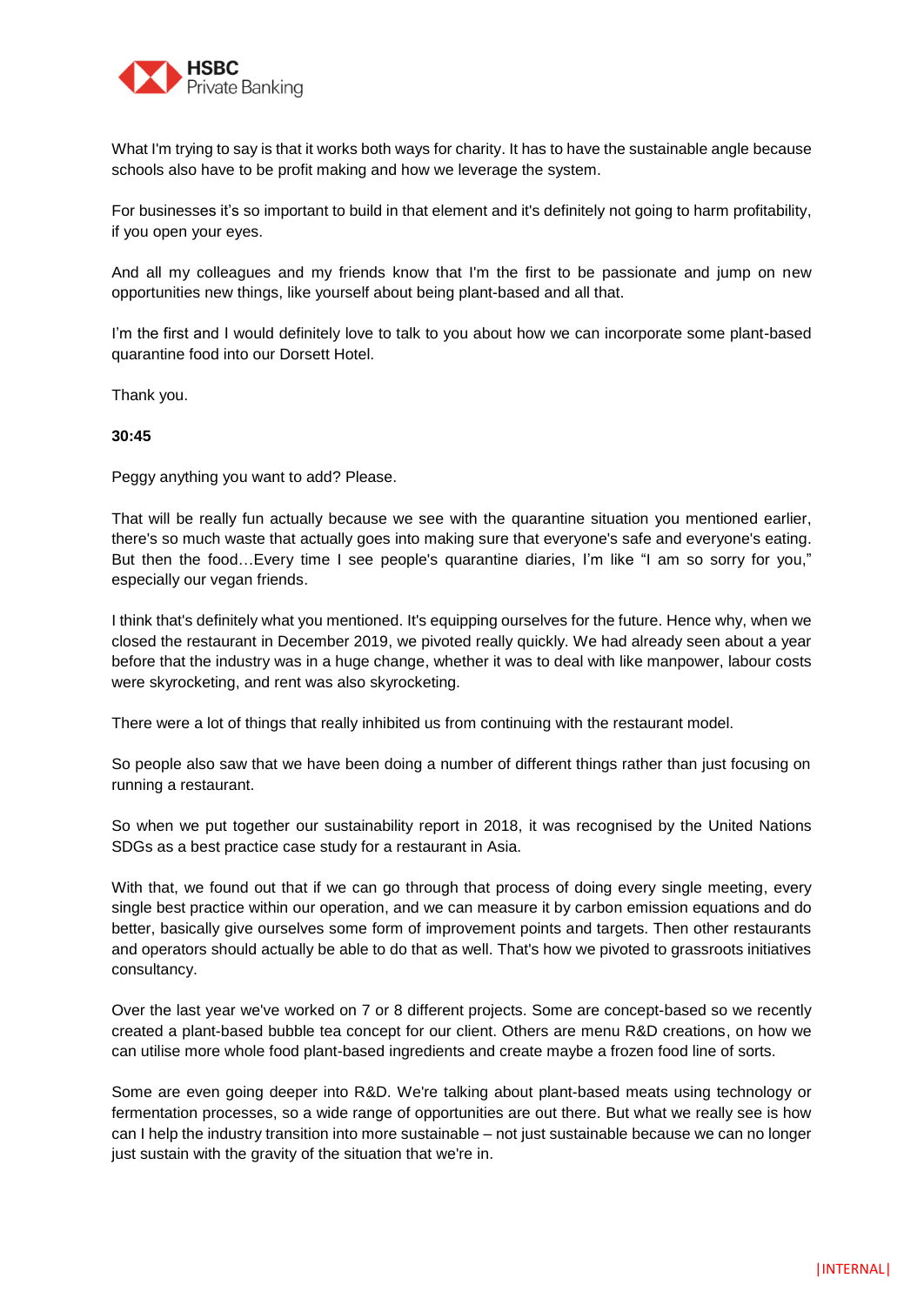

We have to regenerate our planet now. So we're working on life cycle analysis software to help the industry on board them into starting to measure these accountability standards for our industry now.

# **33:31**

Wow wonderful! Great stuff!

For the audience, if you have any questions that you want to post to our guest speakers today, both Winnie and Peggy, there is a Q&A button on your screen, so feel free to send us your questions.

I'm just curious, both you ladies have enormous positive energy and I can actually see how that influences people around you and broadly the businesses that you're leading as well.

With the pandemic being a timely and heated topic for everyone of us on planet earth, would you be able to share with us – How do you keep yourself energised? How do you keep your team energised? Any tips and advice especially being a mother of two.

How do your balance all the business priorities and family priorities?

# **34:27**

I think you just have to try your best. I agree with you. I never compare myself with others. I just try my best.

I think that's important and again being positive. That also means you share your vulnerabilities. I do take it upon myself to share my vulnerabilities with my team and all that.

Because with that, you know that you're not alone. When you're not alone, that gives you confidence. Look! Everyone has failure.

For me to be where I am, I failed many many times. It's important that I highlight that, because the most important thing is to have confidence. Of course I think it's important to feel mentally very healthy, so exercise definitely helps.

And I'm looking forward to the doctor's later session to get more tips on how we can get better.

Because even for our quarantine guests for the 21 days, we do have Zoom classes for them to practice to learn breathing, to learn yoga and all that, so that they can have their mental health. Because 21 days is a very long time.

# **35:40**

Indeed.

Peggy any tips or advice from you for our audience?

# **35:45**

Stay positive. I concur with what you said, Winnie, that being able to say you're not okay, it's actually that vulnerability that allows for more positive energy.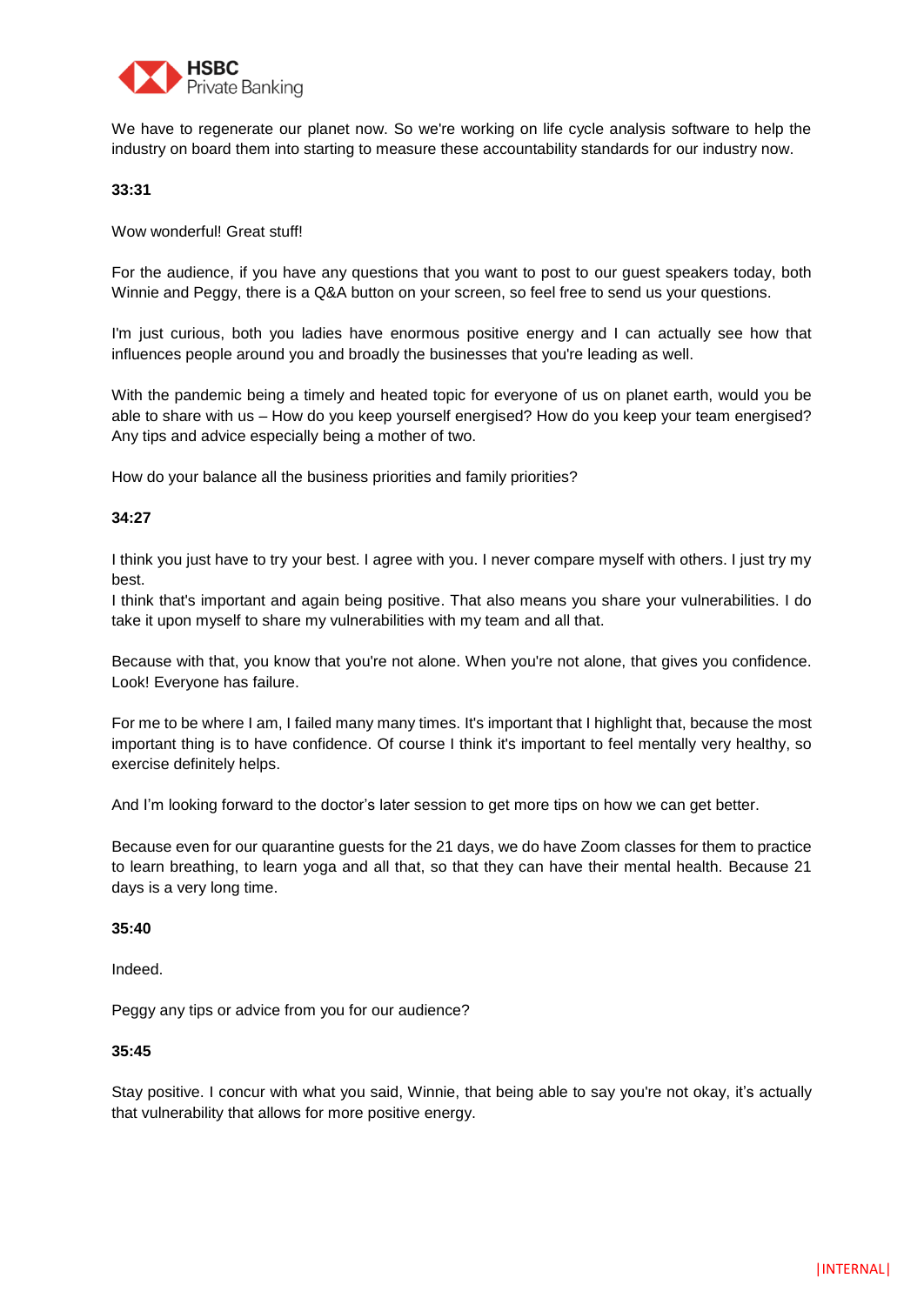

Another thing I would say is the "law of attraction." If you think good thoughts, do good deeds, it comes back to you. And I've seen that over the years. If we just focus on doing good, it eventually comes back to you however it manifests. That is equally important as well.

I also concur with exercising mental awareness. All of that will help. Building a community of people who will be there, for you and likewise. I think it's also extremely important, with the start of the COVID, so many people were alone. They felt alone.

But when we can open up and say "we need some help", "we now need someone to talk to," I think by voicing it out, then people will really come together and we'll have a strong community.

# **36:55**

Right! We had the benefit of HSBC Private Banking to engineer and sponsor a series of mental health hackathon last year around October and then subsequently in November as well.

Throughout the Mind Matters project, we were able to work with over 120 NGOs in town. Then we shortlisted six from the hackathon. A lot of our clients actually supported them.

To both of your ladies' points, these [people] are actually the most vulnerable population in HK. They could be the elderly. They could be people who cannot see, the blind. They could be people who cannot hear. We cannot imagine the ethnic minorities and even domestic workers as a population as well. We cannot imagine the kind of stress level and "mental heaviness" put on them, especially in times like this.

For people who have a regular job, they have more benefits - physically, mentally financially as well. This is exactly something that I think all of us need to put in our past to help with that.

May I extend a very sincere thank you to both Winnie and Peggy for joining us this morning and for all the insights and inspiring conversations that we just had.

For our guests and clients, if the stories relate to you and if you want to hear more about how to drive positive change in the world, food business, and investments and how can that be achievable from a scale and profitability perspective, please feel free to contact any one of my colleagues in HSBC Private Banking and we'll be happy to provide you with more information.

# **38:45**

Now if we may move on to our second session. Whereby and related to Winnie's point, we'll be focusing a lot on the improvement of both mental and physical health.

So we are very delighted this morning –It's actually very late for the Doctor in New York– We have an exceptional expert Dr Natalie Rasgon, who is the Professor in the Department of Psychiatry and Behavioural Science in Gynecology at Stanford University School of Medicine. She is also a Director at the Stanford Center for Neuroscience in Women's Health and she established the Center in 2002.

So Dr Rasgon will discuss with us how to build optimal wellness and understand the effects of stress in the brain and the body.

Before I pass the floor to our exceptional expert, I would really like to thank the International Medical Services Department or IMS for short, of Stanford Healthcare for taking part in our Women's Forum. Stanford Healthcare's IMS has had a long-standing collaboration with HSBC.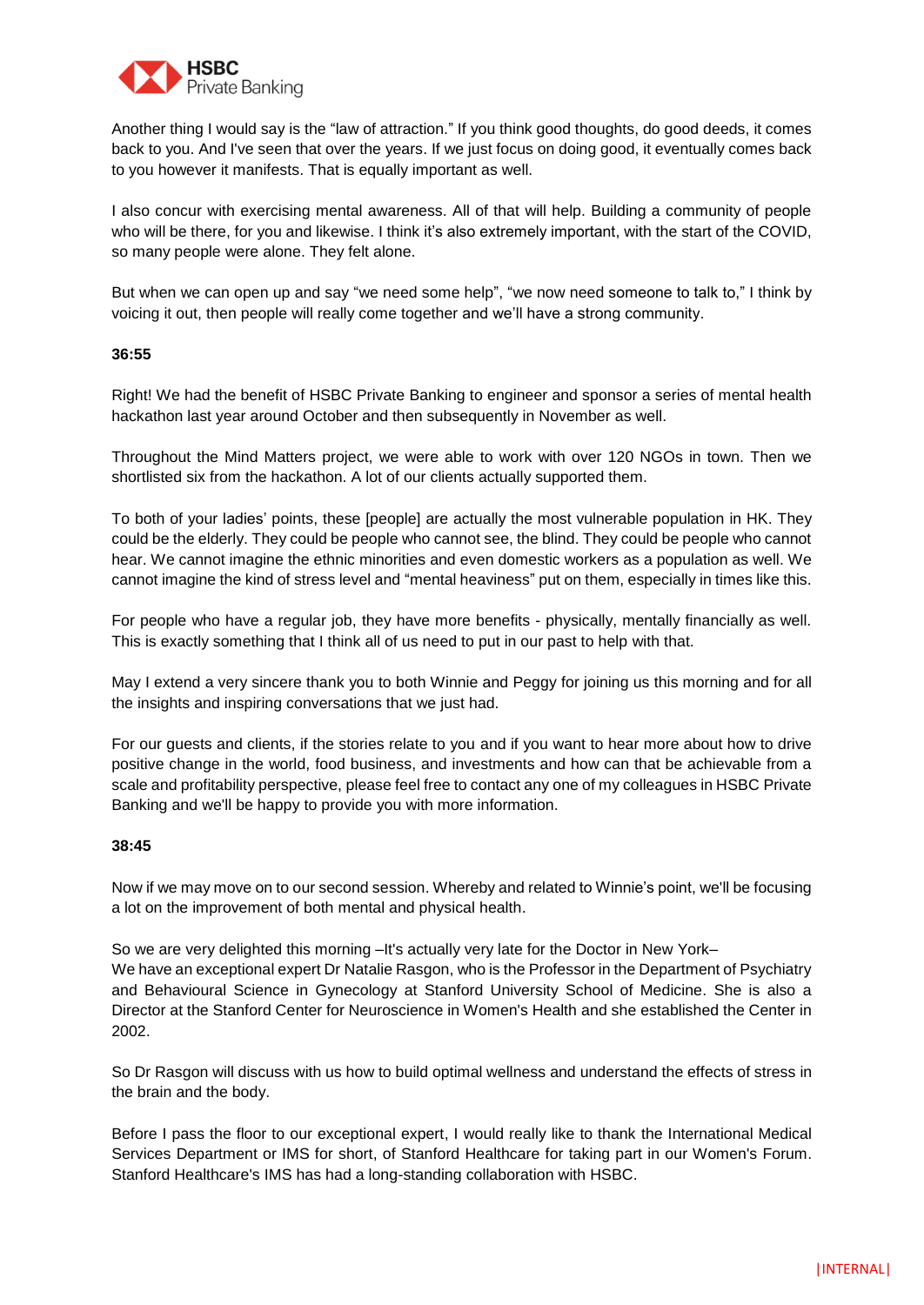

And just like HSBC, it provides services to its clients worldwide Stanford Healthcare Center seeks to provide access to cutting-edge medical care and services for its international patients and they assist and welcome patients from all over the world in search of the most advanced treatment options.

They also work with individual patients as well as with referring physicians to find health care solutions, whether it is in person or remotely, as primary providers or as secondary opinions. IMS wants to be a part of global health solutions just as HSBC ourselves want to be part of global wealth solutions.

So moving on to today's second session, a very warm good evening to you Dr Natalie Rasgon.

How are you doing?

Good evening Cynthia, good evening.

Good evening everybody!

So we have the pleasure of you joining us from New York City, your evening our morning.

We would really like to know what you are going to share with us, in terms of how we can improve both our mental and physical health, especially at times like this in a pandemic?

Over to you, Doctor.

Thank you and hello to everybody again. I'm delighted to be part of this wonderful forum and I'm delighted to do it again, as I've done it a few times before. So to me it's a return to the HSBC community. I'm even more enthusiastic to see faces and people I knew from previous presentations.

So what I will do in the next few minutes, and I really do not want to inundate you with too much information, but rather to open it as a discussion, and hopefully a thoughtful exploration of well-being rather than health per se.

We will talk about what is stress where are the main places, where our body and brain perceive and process it and how it affects various target organs.

And then talk a little bit about what are the data which we have now, which is really cutting edge – truly cutting edge molecular innovative methods of understanding what is going on in the systems responsible for stress processing.

And then finish with certain points of maybe self-improvement, but I would say honestly that, after listening to the wonderful first session, I don't have that much to add to what previous panels were talking about.

So I will just expand on that and amplify it. Can we go to the first slide please?

This is basically kind of a cartoon slide in a way to just show that brain is in the center of all the stimuli we receive.

So we have number of various phenomena which we're receiving all the time without necessarily even understanding that we do it. It's a kind of an ongoing not necessarily conscious process.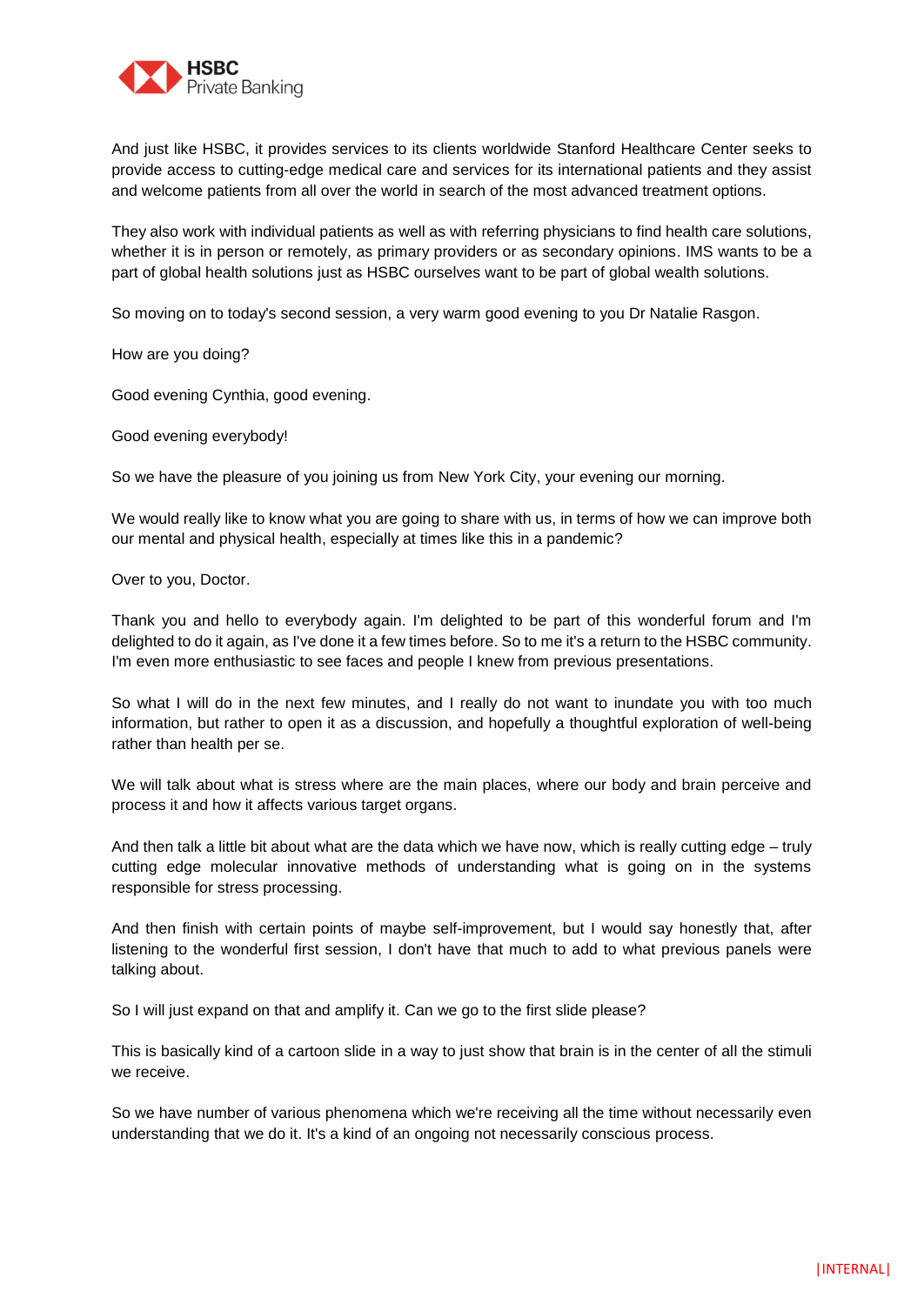

So those are environmental stressors, such as work and school and neighbourhoods. Going to school and going to work, staying at home in the last year because of COVID and not being able to take kids to school, and kids staying home and all that. Those are all environmental.

There's also major life events of course. Some are positive, some are negative. Death, divorce, marriage, birth of a child…Large large events - moving from one place to another, hopefully not that many loss of job…

As you know there's a tremendous economic downturn, we're all experiencing because of the pandemic so that is a huge and transformative life event and then there is something which to a certain extent, all are exposed to in our lives, and something which could occur very early in life, and it's trauma or abuse. It doesn't necessarily have to be something ongoing in the current time, but it's something that happened when we were little and growing up.

All these cues feed into the brain's perception of stress. Then there are of course certain individual differences. The same type of stressor could produce a very different response in different individuals, and that would be completely dependent on their genetics and their upbringing and the culture they grew up in etc.

The behavioural response to that stress also would be highly individualised so some people would take it more in stride and some people might fall apart, but regardless of what it is truly absolutely regardless of the most positive and well-defined defences against stress.

Every stress has its own little imprint in us. And that is called our stasis. So why I'm trying to talk about that is to kind of create a thread for you to think about, that any stress creates that imprint which stays on and if it's not taken care of, resolved or managed at least managed, it becomes maladaptive, and then adaptation to the stress becomes broken, and a lot of illnesses ensue.

So talking about illnesses, let's go to the next slide and I'll show you.

So there are three types of stress which could be in a way maybe even considered a continuum.

So types of stress which we might experience from one to another: for example, positive stress – it's whatever happens like when we're closing a deal or where we're making a great accomplishment in our personal life, with our children, with our parents whatever it might be, we help somebody. That's a very positive stress. It creates sense of mastery and control and definitely boosts self-esteem.

The tolerable stress is something which we all go through regularly in life. And that's again in some ways going under the radar for the brain to process because we kind of anticipate in our lives that we will be in stressful situations.

Sometimes they are more stressful, sometimes less, but it's still tolerable because there is still a sense of mastery of control and and still a good understanding of your place in society and your family.

And then there's the toxic stress, which is probably the most difficult condition to be in. Unfortunately, the pandemic clearly brought up toxic stress of an almost unsustainable duration and severity to the whole world.

But the most important thing and I think we need to address it very well, was the lack of support whether social emotional support, societal support, individual support, family support etc. That creates a real difference in the way the brain works and that difference could be both unfortunately structural and functional.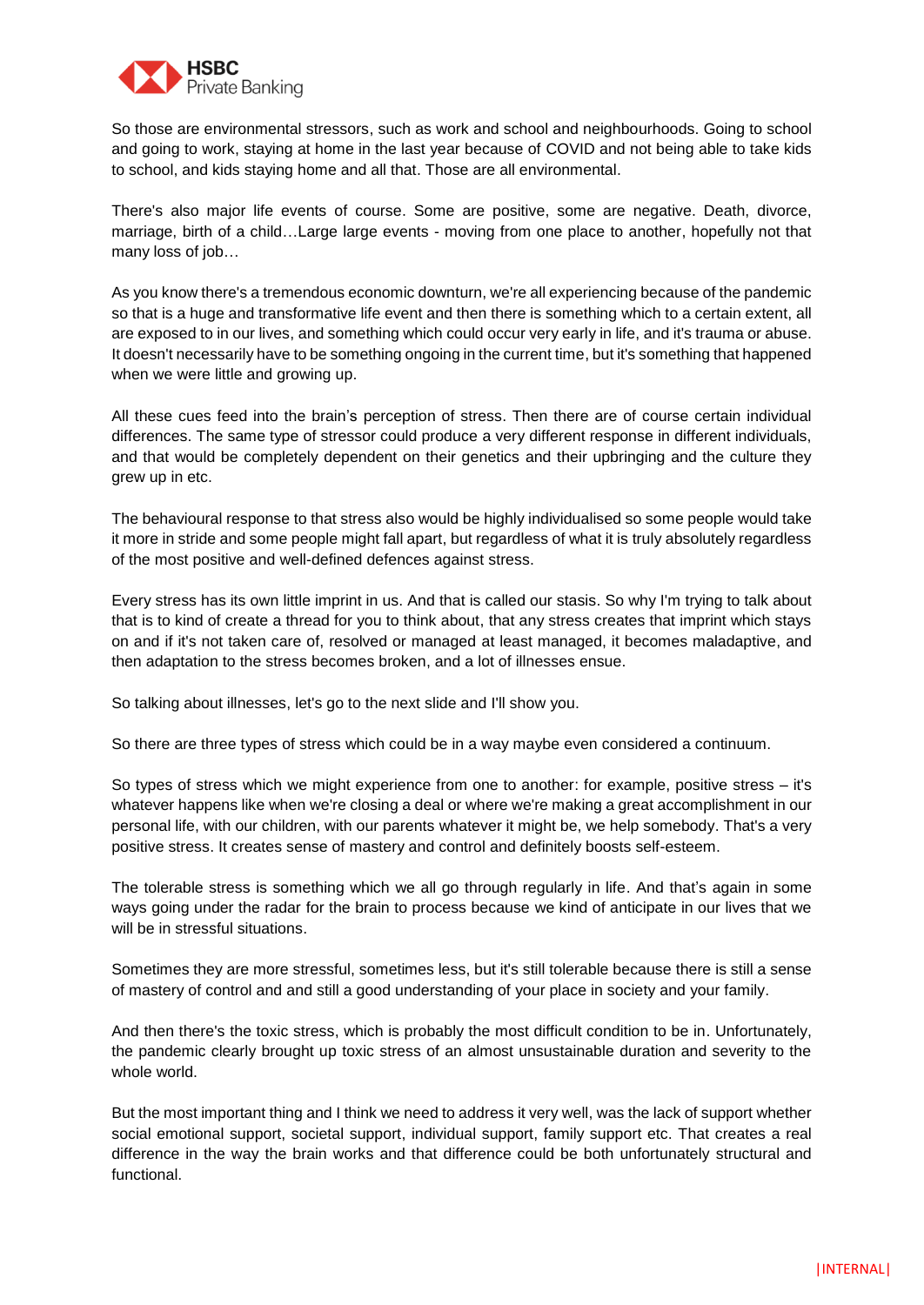

And if it happens to children, if it happens to women, or any gender actually with people when they're young, that creates a significant lasting imprint which lasts pretty much throughout their lifespan.

So that is something to keep in mind as something to truly try to detect early on and aggressively try to tackle because this is something which might lead to major illnesses.

So let's go to the next slide.

The main player, everyone, I'm sure everyone has heard of the hormone called cortisol and it's a main stress hormone. I'm showing that cortisol is really kind of a universal player. It works in the brain. It affects the main regions in the brain, which you see in pink and blue...responsible for various emotional processing memory, and various emotional and physical reactions, which go down from the brain as a signal and as a production of various chemicals and affects the heart.

It could affect the kidneys, could affect the liver could affect any vasculature, and if it's untreated, might end with large damage to the various organs.

Specifically, I will talk about that as we're talking about women today and it's specific to women much more than to men – It's the vulnerability of toxic stress to induce problems in cardiovascular systems.

Let's go to the next slide.

So without necessarily going into all the parts of the diagram, you can see that there are various afflictions of the brain and the body as a result of cardiovascular changes.

So what it really means is if we have significant severe stress and there are certain amounts of what we know as catecholamines like adrenaline get produced and boosted into the blood, into the system. It creates a lot of vascular changes in various organs, and specifically in the heart.

Why women are more vulnerable to that is a very complex multi-layered kind of issue, but suffice to say that women disregard those phenomena, as something that they have to live with and get used to and they don't necessarily pay enough attention to that. Therefore, cardiovascular disease in women is much more underdiagnosed, underappreciated and therefore undertreated.

So that is something. I think is very important for women to think [about]. There is a bias among physicians, who always kind of disregard the severity of potential cardiovascular involvement in women when they come in with certain physical complaints.

But what happens when there is a chronic ischemic or any other type of cardiovascular illness, there is a recurring problem with their brains and they have a higher risk of having a stroke.

They may develop diabetes; they may develop atherosclerosis which a lot of people develop as part of aging.

Furthermore, it could lead to something which we know of as vascular dementia, one of the most horrible diseases of the 20th and 21st centuries, from the standpoint of incapacity and the cost and the burden on the family and the person.

Currently it's not a treatable disease and all the hundreds of millions, I would say probably by now tens of billions of dollars of research and treatment trials, so far did not produce anything which we reliably can call an effective treatment of dementia.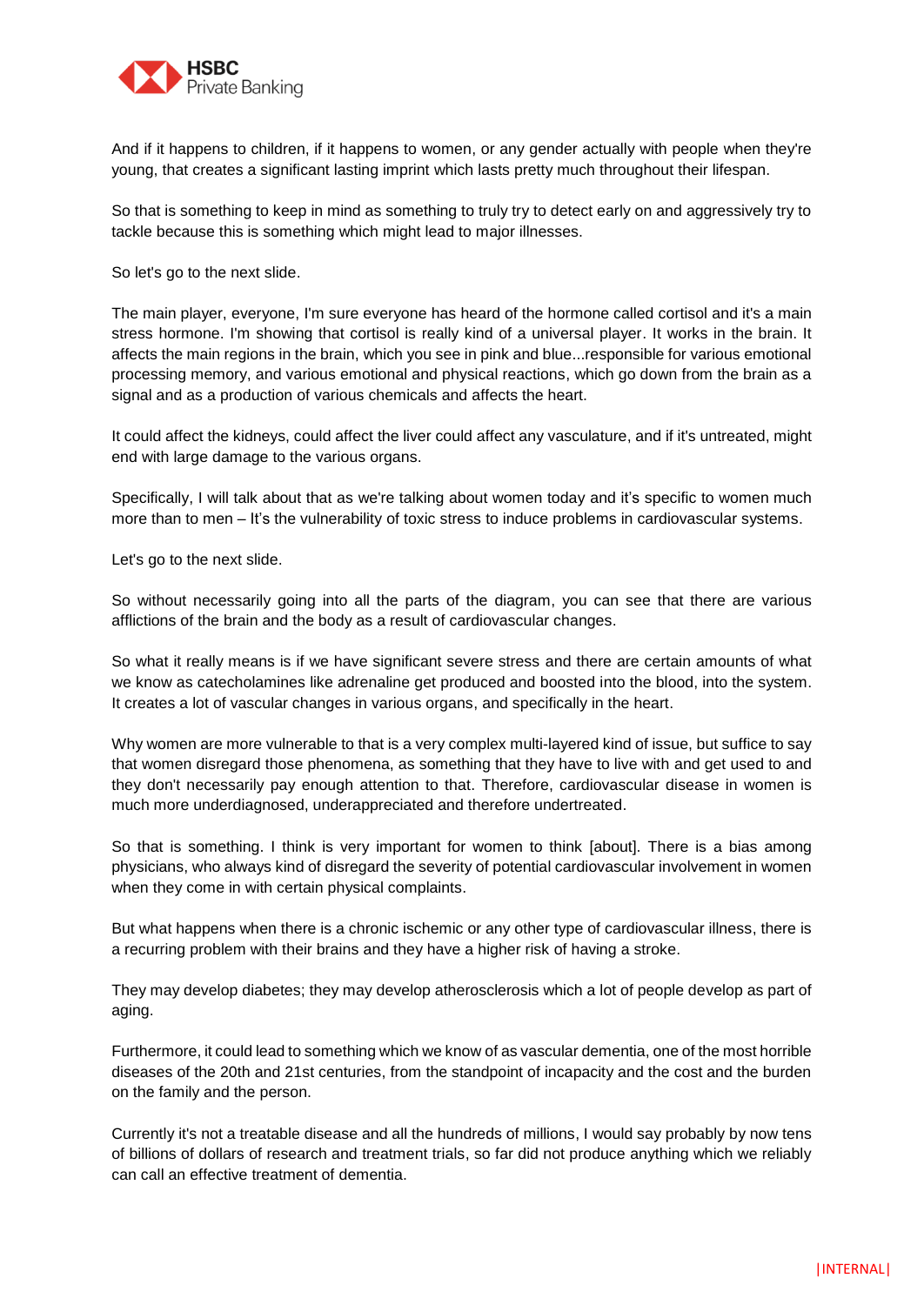

So moving on, I don't want to create any negative stress in you just by talking about it, but I think it's really important to understand the negative consequences if negative stress is not really treated.

Okay let's go on.

As we imagine ourselves playing a significant number of roles, and this is not new at all, but one of the most important roles we can ever play for those of us who are fortunate to have children, being mothers. There's also some fascinating research we're working on, in understanding how stress vulnerability gets transmitted from mother to a child, that is something we're working on in multiple collaborations across the country.

And this, I think is going to be one of the most pivotal projects to understand how important it is for women, before they become pregnant, or at least as soon as they become pregnant, to take real good care of their mental health, so they do not transmit that vulnerability.

In this little diagram what I'm trying to show is this one of the studies we've done at Stanford looking at how women who had childhood trauma have difficulty in attaching themselves to their child.

As a result, they have different parenting techniques, different abilities to be a parent. They quite often develop mood disorders, such as sometimes postpartum depression, sometimes other types of depression.

So there is this kind of a vicious cycle, in terms of the trauma and stress, especially if it happens early in life, how can that biologically model, psychologically model the stress and stress vulnerability.

Children who are raised by mothers who are depressed or who have difficulties in attachment. Of course have their own difficulties in growing up, so therefore there's a certain propagation of that problem.

With all that, what I'm trying to say is that our roles as women are so important to think of us as only part of the larger presence, through the kind of a longitudinal range of our roles –from being a child, to being a spouse, to being a parent to being a child, to elderly parents etc., etc.

This is all an important thread to recognise how to protect yourself through various stages of life, which associate with significant stress.

Let's go on to talk about what can be done now.

So there is a Greek myth about Ariadne. She was a girl who took the Minotaur-- I don't know if some of you remember that Greek myth? She took him out of the labyrinth by using a thread.

The area thread is one of the analogies which came to my mind when I was trying to prepare the talk for today. And the question is, we have so many different inputs into our bodies and minds, through the eyes as individuals, and the eyes as leaders, and the eyes as members of nuclear and extended families…

So how to get out of it?

And all of these "threads" which you see on this slide. It kind of sounds mundane. Who doesn't know that if you exercise and you run, you may improve your stress [levels], and if you don't eat, you know fast fat food, or you really think about good nutritional composition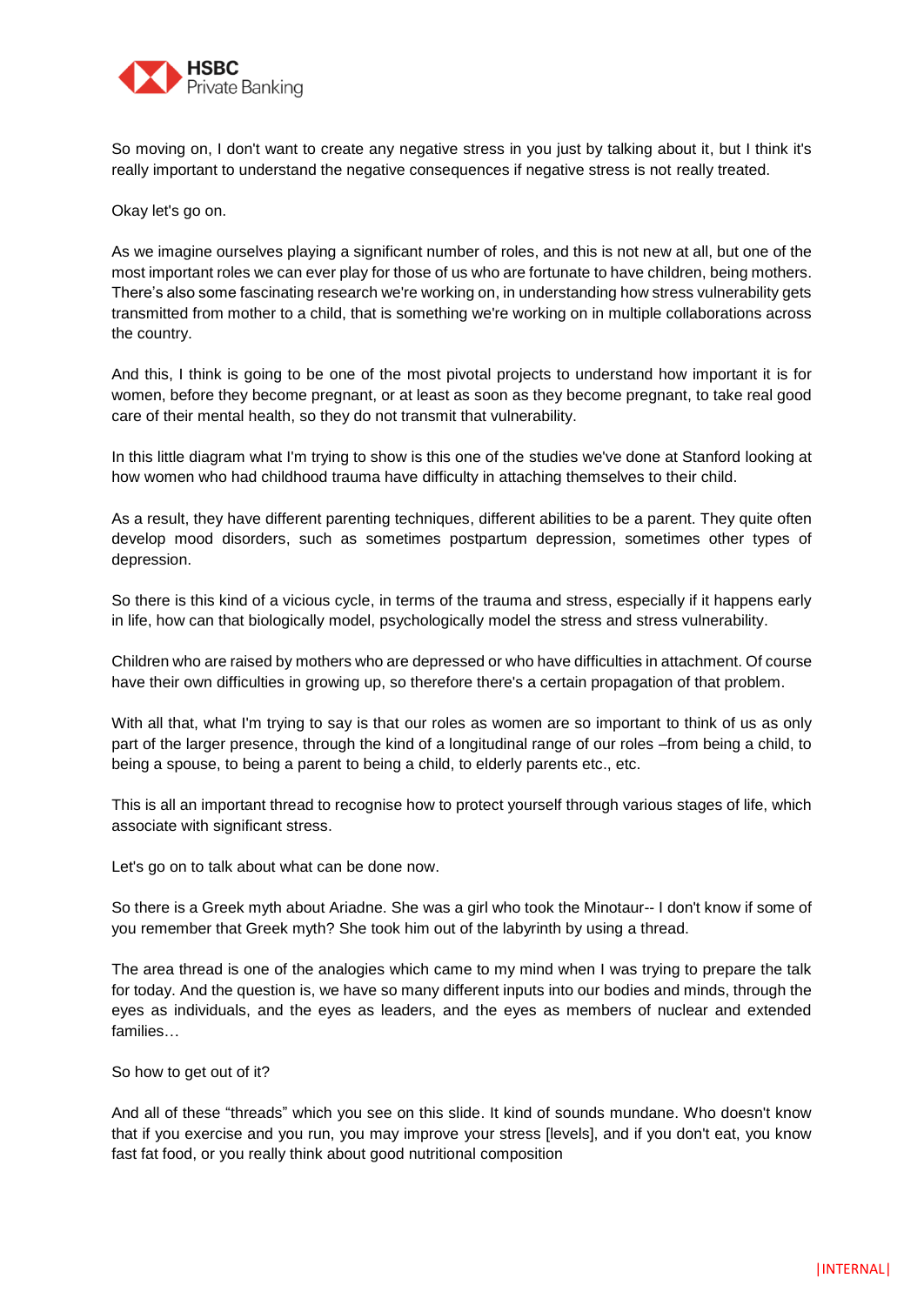

–something Peggy was talking about– and you adopt certain lifestyles that is healthy, and you don't smoke and you sleep well…we all know that.

But what I'm trying to emphasise here is to show you that now we have the real scientific proof, that every single one of these methods has its own effect on the cellular and molecular level.

So we now have a certainty with which we can really advocate for any or all of those things. But at the same time we're human, and so I don't want to say that we cannot do anything which we sometimes want to do, like if I have a very long day and I come home, and I want to have some ice cream, I will have it, although maybe it's not the best dinner for me.

#### **59:59**

These are not necessarily mandates, but rather suggestions. I was asked to suggest a couple of other points for women to think about what to do during their day.

So let's go to the next slide.

One of the behavioural concepts for stress management is to understand what happens. First is the activating event as I was showing before, which triggers a certain perception of that.

A belief which is formed by not just biology, but also experience and whatever experience that person/ individual has will dictate the consequence.

Let's go on.

One of the most maladaptive ways to think about bad stress response is what we call "cognitive distortions," and those are "all or nothing" thinking.

So for example, if my grant did not get funded, I might think "okay, I will do better job next time." or I can say "no I'm not gonna ever do it, people will be cruel to me, and I don't want to do it again, it's too much work and there's no reward at all."

Or over-generalisation, meaning that if I am bad at one task, I'm bad at everything else and so on.

So we kind of know what the most common cognitive distortions are.

One of the most difficult ones for us is "magnification and minimisation", that is, for women in positions of power, something which has to be avoided at all costs, because then it becomes a situation for the team and for the group.

Women are in charge – it's the same for men by the way. It's just that we're talking about women today.

And then the emotional reasoning which follows that. So if a setback is seen as a bigger than it is, then there is a certain magnification of the outcome emotional reasoning.

Now I'm not suggesting by any means that emotional reasoning is not good – it could be great but it has to be appropriate to what happened and cannot be out of proportion.

The other one I wanted to bring your attention to –and if anyone is interested we can talk more about it offline later– is personalisation. And that is like "it's all my fault."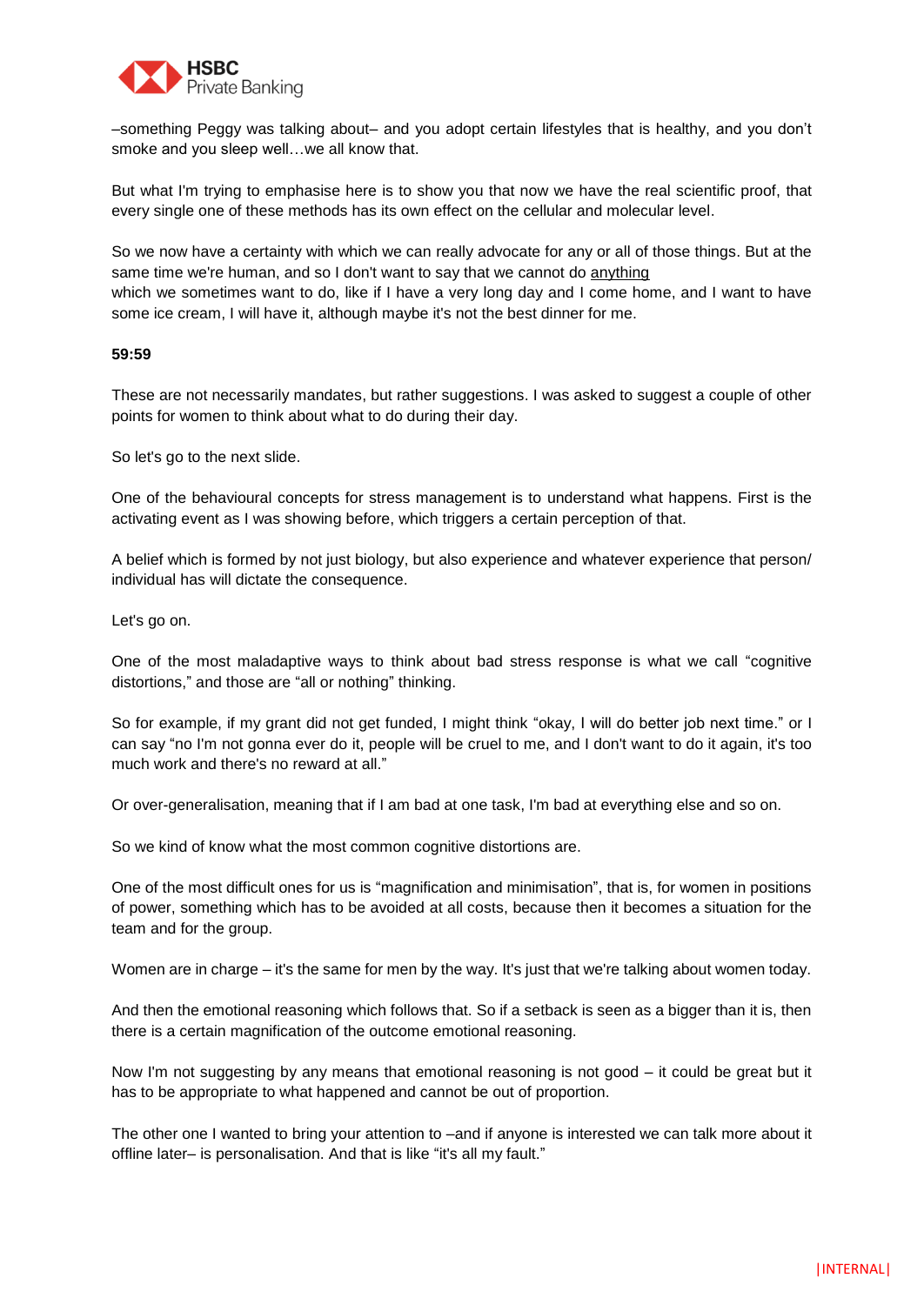

No matter what happens it's my fault,

"I did not do it well enough."

"I did not relate that issue appropriately."

"If I were to do a little more, it would be different outcome" etc.

So personalisation is very very negative, and a very fixed, unfortunately, cognitive distortion.

Go on the next slide.

So how to change that negative self-talk?

I don't know how many of you have ever had that. But in cognitive behavioural approaches to any illness, we have this idea of "disrupting the thought."

But before disrupting the thought, we need to observe it. So if there is a setback and I think "Oh my god this is like the end of this project, I need to throw a blanket at it and go away". I need to ask myself, "is that really what should be done?"

"Am I doing it too often?"

"Am I really looking at this from every aspect?"

Is there something solvent in that?

Is there any silver lining to that? etc.

Then it will help to interrupt the thought pattern and help to engage us into something…what we call "the glass half full rather than glass half empty".

And then recognising and challenging distortions. It is a very difficult thing to do, very easy to say things, when it's literally like applying a mental rubber band and saying "Well I'm not gonna do that."

"I know that I'm overreacting right now and I need to take a step back."

"Give it a break, give it a thought for some time, and then I'll make a decision."

Let me finish off a couple more slides and then I'll take questions.

So those are the techniques which are used quite routinely. I wanted to kind of focus…You of course know much more about yoga, tai chi and qigong than I do, but from the skin point of behaviour specifically, so the breathing focus is a very good exercise which can be used even during the working day, two minutes or one minute or five minutes… whatever you have, to close the door of wherever you are and to really take long deep breaths, known as abdominal breathing.

The other is the "body skin," which is more of a focused exploration of the tension in your body.

So instead of this, you can definitely get up and do some stretching exercises, but this is a mental exercise when, for example in a Zoom meeting, when there is something negative happening, and we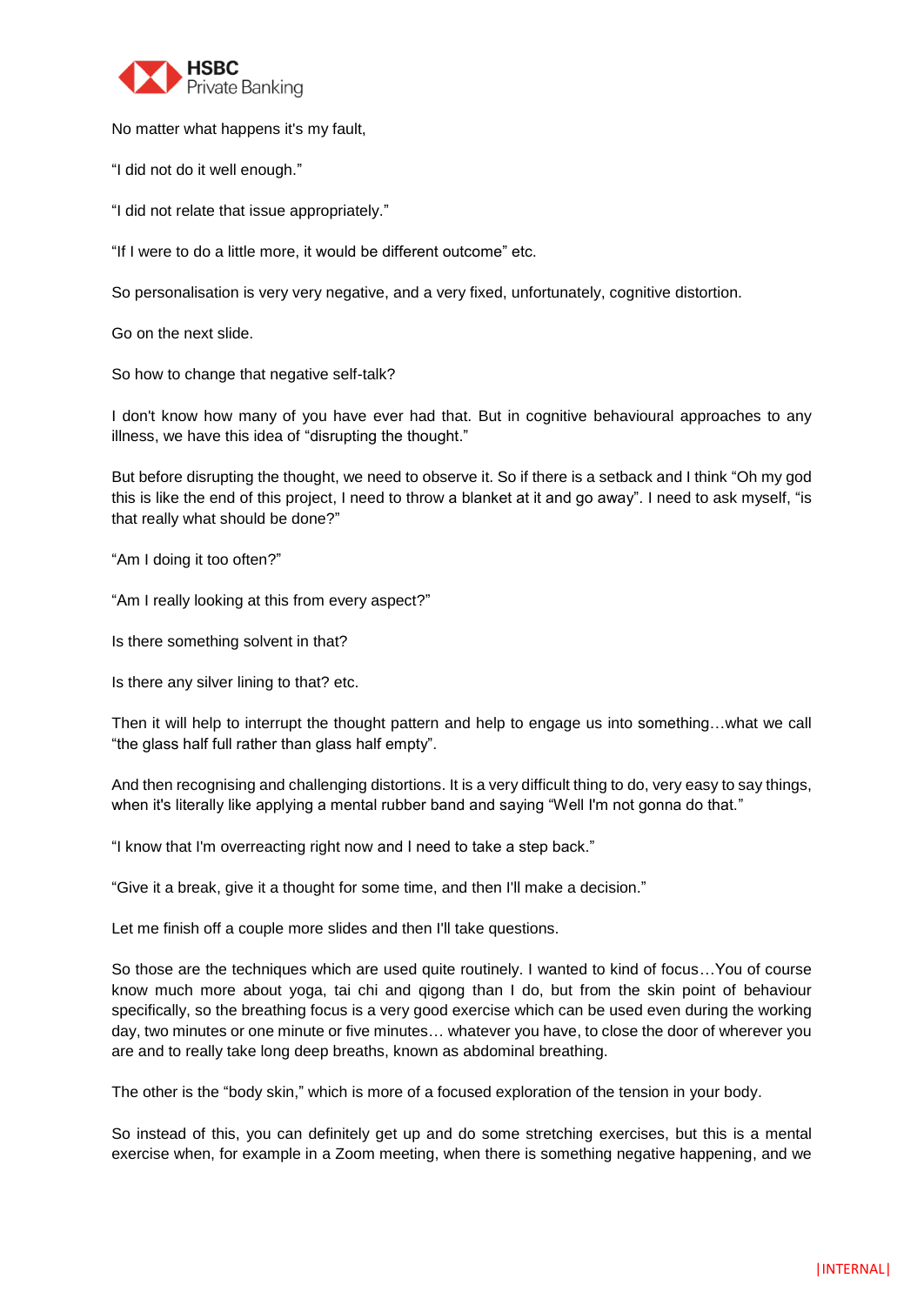

feel like our shoulders stiffen, just to kind of acknowledge that internally, and focus on that, so try to rationally apply the relaxation to that particular part of the body.

Guided imagery is something which can also be done well. There are multiple apps with meditation and guided imagery, which can be used, with my patients for example.

I started the executive stress program at Stanford with the support of Special Services and IMS in 2009. Executive stress is a little different from any other stress because people are in positions of power and position of responsibility and they have huge groups of people who are working under them. That stress of the executive has its own repercussions down the ladder.

And that's incredibly important for a leader to remember, because that could be descended, not necessarily consciously, but verbally and non-verbally.

Why I'm bringing it up right now, is because guided imagery and meditation is done routinely, at least once a day and that's what we instituted in our program.

So women more than men, because women are much better organised than men. They do that 15 to 20 minutes, whether it's early in the morning or at the end of the day.

Just time to themselves doing guided imagery or mindful meditation.

Let me finish on the next couple of slides. Let me just quickly go through them. These are the summary slides.

# **1:08:01**

And what I was trying to bring to you today is really a kind of recognition of the unique position, your role in the family workplace and society.

Acceptance of limitations, this is what the previous panellists were talking very very poignantly about. Understanding the limitations, acknowledging vulnerabilities and triggering events and then acting.

One thing I do want to at the very end...to emphasise is a point which we as women do not necessarily like to hear about and that is "be selfish."

And "selfish" I put in quotes because I'm not suggesting that it should be at the cost of others, but it is a recognition that if a woman is not doing well, –that's whole half of the world, which we're addressing today, is going to become shaky.

So taking care of yourself really almost sounds selfish. But it's really the investment in the well-being of everyone around you. And the very very final connection with others… so when he was saying "connect and be vulnerable, acknowledge your difficulties with the peer group…"

I agree with that, but there's also a need to have non-working, non-colleague peer group of friends. Maybe one friend with whom you can have a real "confidant" type of relationship with, when you can be truly truly yourself.

Sometimes if it happens within the family, it's fantastic with a sibling. Or if there's not as much luck finding that person, then a therapist clearly has good potential companion, a partner to have in that work on yourself. So if you cannot find happiness along the way, you will not find it at the end of the road.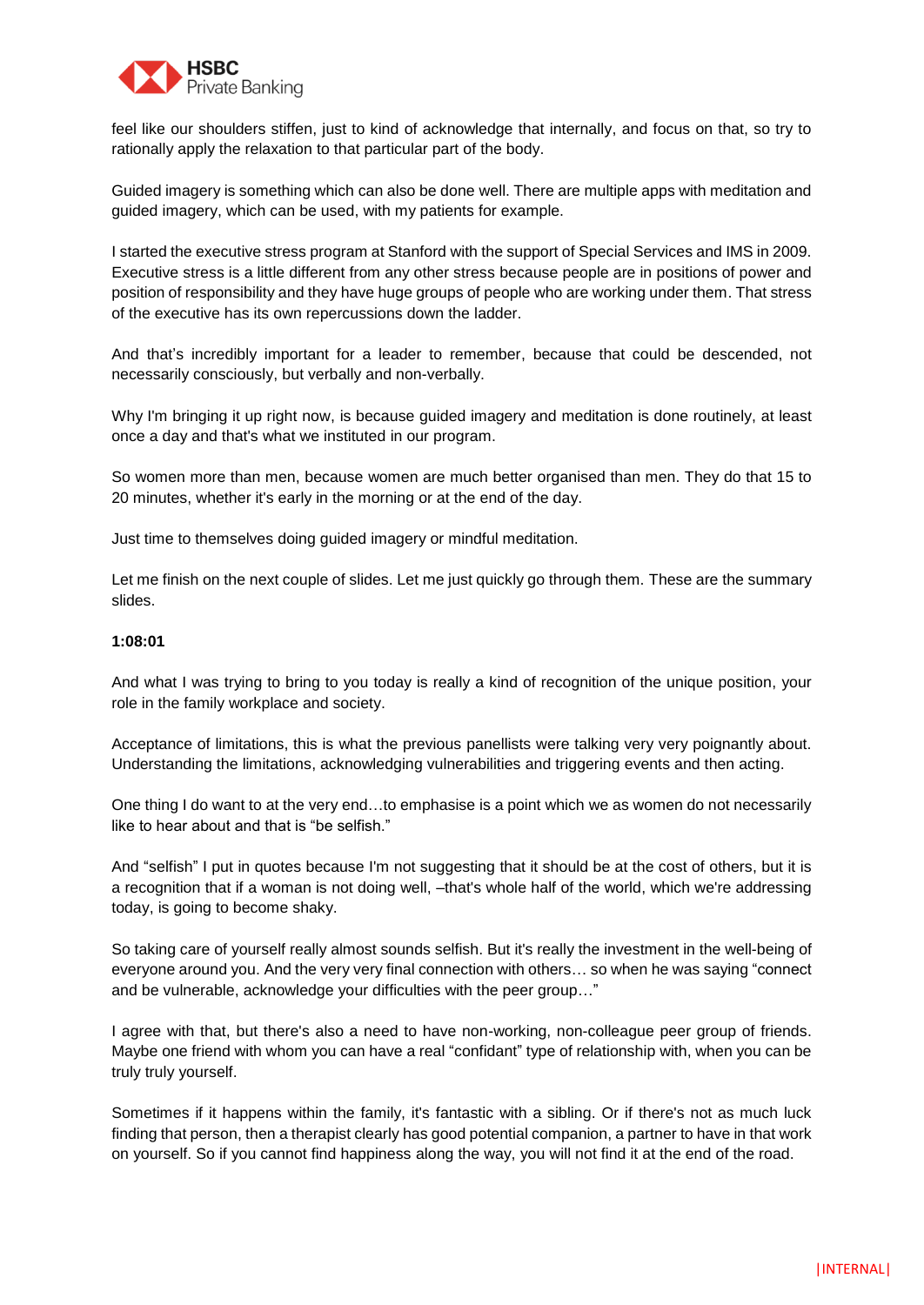

I didn't say it but we all know that we have to live every day and live to the fullest, and enjoy our life to the best of our ability, and recognise the negative parts of our life as something we have to accept this challenge and overcome.

So with that I'll stop, and I'll take any questions if you have.

# **1:10:37**

Thank you very much Dr. Rasgon for the most thought-provoking and inspiring presentation.

Since we are focusing on women in our session, there is a question coming from the audience for you, Doctor.

A Mckinsey's survey of North American female employees shows that one in four women consider reducing or leaving their paid work, due to COVID and they cite stress, caring responsibilities and company inflexibility as the key reasons.

What do you think are effective solutions to mitigate pandemic related stress of women?

And whether you think the pandemic will bring structural changes to the future trends of women's employment with regards to optimising well-being and wellness building?

# **1:11:22**

I saw that Mckinsey's study. It's truly staggering to think about because women take so much on their shoulders in terms of responsibilities and are usually so effective at work.

But I think the United States data if you look a bit deeper, we can see that there's not necessarily a loss of women's jobs at the level of graduate and postgraduate education.

There's more women who are doing some mid-level and maybe blue-collar women and that is a little bit different.

And I think that a lot of it is economic hardship and of course the companies unfortunately are very biased still.

And despite all the work which has been done for the last century on the feminism movement, and the equality and all that, it's still work in progress.

And so we do need to be aware of the fact that women are sometimes easier to be laid off.

What to do about that, I think actually for the white collar workers the pandemic brought that kind of, I'm at least trying to consider it and I might change my mind, I'm definitely not Mckinsey… but we will see how the silver lining of the pandemic can actually bring a little more flexibility to a woman's working day.

Because working from home and with all the technology which we discussed in the first session with all the ability to be present through various distant opportunities all over the world now, like I'm talking to you from New York and of course we do it all the time.

But that in itself might be a blessing because it saves financially, certainly on travel, it also saves on time spent on moving from one place to another, and might improve productivity. And if it does, then